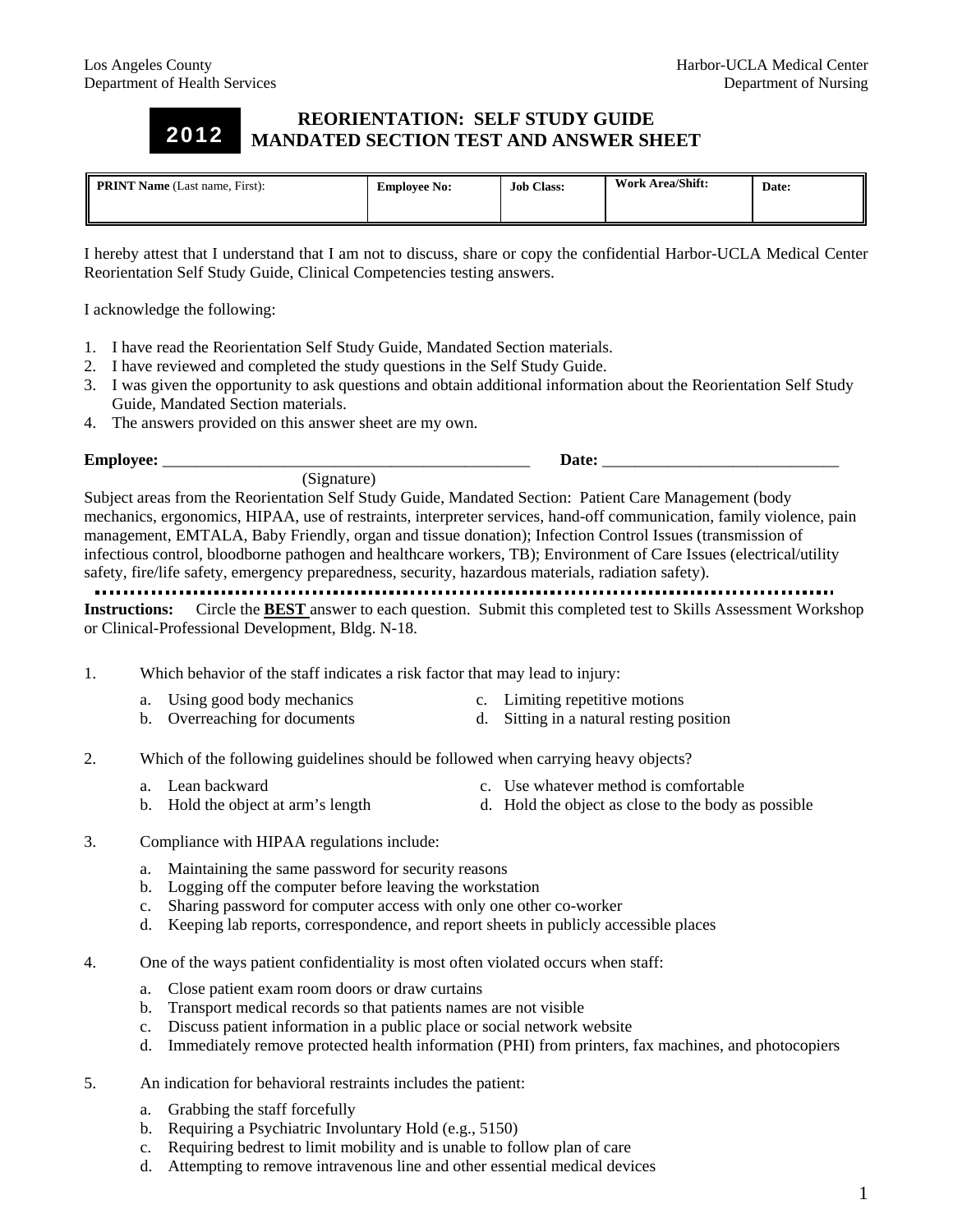- 6. Which of the following statements best reflects Harbor-UCLA Medical Center's philosophy regarding the use of restraints?
	- a. Patients may only be restrained if they are on an involuntary psychiatric hold
	- b. Restraints may be utilized only in emergency situations with the patient's consent
	- c. Alternative measures may be tried prior to the initiation of restraints in order to effectively maximize restraint use
	- d. Restriction of a patient's mobility and movement by the application of restraints will be carried out only in those situations where alternative methods have been considered, attempted, and deemed ineffective.
- 7. A patient and his 15-year old son show up for a clinic appointment. The patient speaks only Arabic. The patient's son speaks both Arabic and English. Clinic staff should:
	- a. Speak to the patient in English
	- b. Escort the patient to the Language Center
	- c. Ask the child to interpret to provide care without delay
	- d. Identify the language and attempt to utilize bilingual staff in the area
- 8. Which of the following statements reflects a good understanding of pain management?
	- a. "I believe that patients should not be given pain medications unless their pain is severe."
	- b. "I never believe the patient's statement of pain especially if the patient has a history of drug abuse."
	- c. "I teach my patients to wait until their pain becomes moderate before taking their pain medication."
	- d. "Following an intervention to relieve pain, I will reassess pain within a time frame that is appropriate to the intervention."
- 9. The purpose of EMTALA is to:
	- a. Transfer patients with qualified personnel
	- b. Transfer patients to other hospitals with the same level of care
	- c. Provide emergency services regardless of financial or insurance status
	- d. Medically screen patients presenting only to the Emergency Department
- 10. Which statement is correct when a healthcare provider suspects abuse or neglect of a child:
	- a. Mandatory reporting is required only if there is a current injury
	- b. Mandatory reporting is required even if there is not a current injury
	- c. Healthcare workers are not required to report suspected child abuse, only actual abuse
	- d. Healthcare workers are not required to have any involvement in situations where a child is being abused
- 11. Mandated reporters must report child abuse/neglect, elder abuse/neglect, and intimate partner violence to the appropriate agency:
	- a. Within 30 days c. Within one business day
	- b. Within 24 hours d. Immediately or as practicably as possible
- 12. Alcohol-based hand rub may be used in which of the following situations?
	- a. When hands are visibly soiled
	- b. After touching equipment near the patient's bed
	- c. Contact with blood or bodily fluids has occurred
	- d. After caring for a patient with *Clostridium difficile (C. difficile*)
- 13. The best infection prevention measure for preventing healthcare associated infections is to:
	- a. Follow contact precautions whenever possible
	- b. Wear gloves and gown during patient contact
	- c. Use proper hand hygiene before and after patient care
	- d. Use alcohol-based hand rub at all times during patient care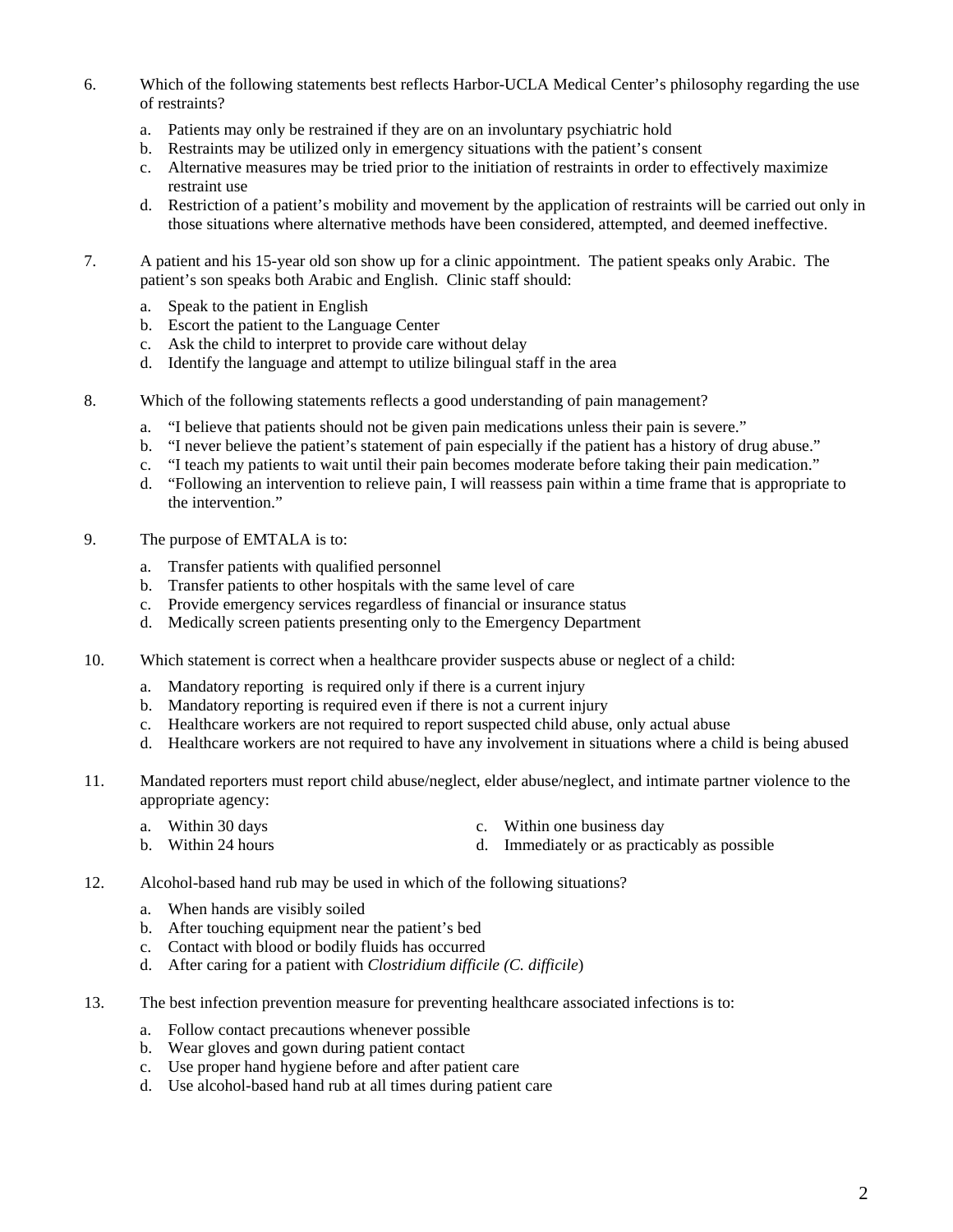- 14. Negative pressure in an isolation room is verified by observing that:
	- a. The door to the patient's room remains open
	- b. An isolation sign is posted outside of the room
	- c. The pink ball above the door is on the inside of the room when the door is closed
	- d. The pink ball above the door is on the outside of the room when the door is closed
- 15. The three *bloodborne* pathogens of primary concern to healthcare workers are:
	- a. Hepatitis B, hepatitis C, tuberculosis
	- b. Hepatitis B, tuberculosis, clostridium difficile
	- c. Hepatitis B, hepatitis C, human immunodeficiency virus
	- d. Hepatitis B, tuberculosis, human immunodeficiency virus
- 16. A patient on a cardiac monitor suddenly felt an electrical shock and burning sensation to his chest area. The nurse must immediately:
	- a. Reposition the patient for comfort
	- b. Check the patient and disconnect the cardiac monitor
	- c. Offer pain medication to help reduce the burning sensation
	- d. Educate the patient that the sensation is commonly felt during cardiac monitoring
- 17. The steps of the PASS method for using the fire extinguisher are:
	- a. Pull the pin, Aim the extinguisher, Squeeze, and Sweep
	- b. Push the lever, Aim the extinguisher, Squeeze, and Sweep
	- c. Pull the pin, Assemble the extinguisher, Squeeze, and Shoot
	- d. Push the lever, Assemble the extinguisher, Squeeze, and Shoot
- 18. When a fire occurs, the "R" in RACE response stands for:
	- a. Report the fire c. Respond quickly b. Remove people d. Retrieve the extinguisher
- 19. Which is the correct code to call after a one liter bag of chemotherapy is spilled on the floor?

| a. Red    | c. Gray   |
|-----------|-----------|
| b. Triage | d. Orange |

- 20. An earthquake has occurred near Harbor-UCLA. The overhead-paging system announces Code Triage. Staff should immediately:
	- a. Evacuate patients from the building
	- b. Report to the nearest emergency management station
	- c. Ensure that the crash cart and emergency box are readily available
	- d. Return to one's normal assigned workstation and check the status of the patients
- 21. An employee finds a suspicious unopened package and notifies the County Sheriff. The next step would be to:
	-
	- a. Prohibit entry into the area c. Open the package to determine the contents b. Check to see if the package is labeled d. Carefully place the package into a trash can d. Carefully place the package into a trash can
- 22. Principles of radiation safety include:
	- a. Keep time exposure, distance, shielding and contamination at a minimum
	- b. Keep time exposure and distance to a minimum, use shields and control contamination
	- c. Keep time exposure and distance to a maximum, use shields and control contamination
	- d. Keep time exposure to a minimum, maintain safe distance, use shields and control contamination